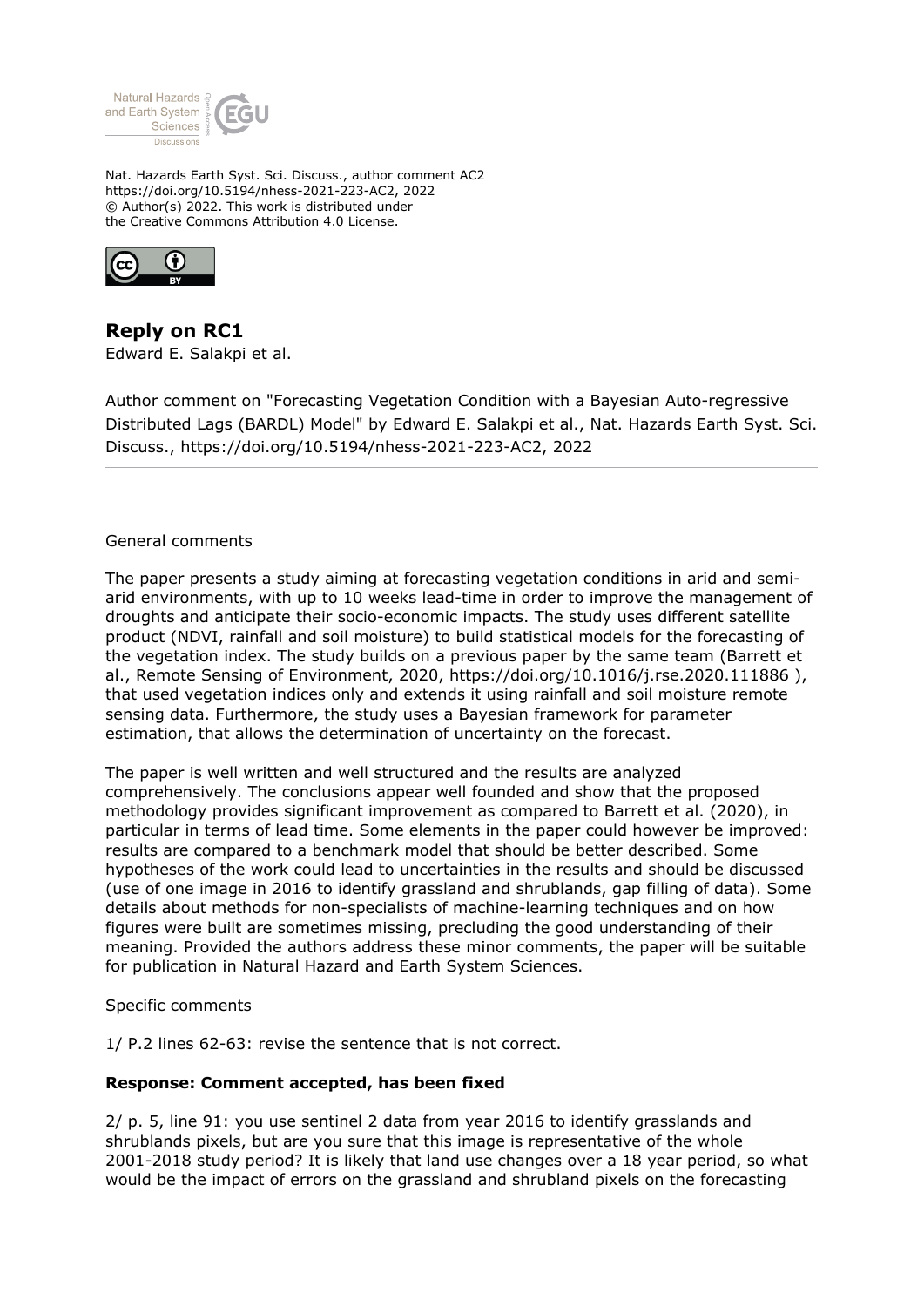#### results?

# **Response: Comments accepted and has been added as a limitation in the discussion section. An example of an impact on the forecast in the case of a significant change in landcover over the period will be added as well.**

3/ p.5 line 100-101: could you elaborate more about the gap filling method: how does it work and how the gap filling could impact the results of the forecasting model? What is the percentage of gap-filled data?

## **Response: Comment accepted, more details will be added on the gap-filling method. But as seen in the Barrett et al. 2019 paper the gap-filling method did not significantly impact forecasts.**

4/ p.7 lines 122-123: could you elaborated a little more on the method used to assess the forecast probability distribution?

## **Response: Comment accepted and addressed.**

5/ p. 8 line 154: incomplete sentence?

## **Response: Sentence fixed**

6/ p.9 line 171-172. In order to assess the validity and robustness of a forecasting model, it is recommended to use different data for model calibration and evaluation. Could you explain more in details how you proceed with the model evaluation and if the data used for the evaluation are independent from the ones used to calibrate it.

## **Response: It was mentioned in line 172 that a rolling window approach was used. But to make this clearer, some more details or a walkthrough on how the split for training and test (held out) datasets was used for model training and evaluation will be added.**

7/ p.9 lines 183: a figure explaining the computation of MPIW and PICP could be useful.

# **Response: A well-detailed figure of the MPIW and PICP can be found in the cited paper. However, a simple version will be added to this paper as suggested.**

8/ p.9 lines 192-194: Could the authors provide more details about the AR benchmark model. I understood that it was built using only the vegetation index, but was a Bayesian framework also used for parameter estimation? If not, could the performance of the AR model be improved is a Bayesian framework was used for parameter estimation?

**Response: A description of the AR method will be added to the paper. AR method used in the paper was not parameterized with the Bayesian approach, however, if a Bayesian method was used it might not significantly improve parameter estimation but will add probabilistic interpretation to the AR results. The improvement in model performance was mainly attributed to additional variables. Using the Bayesian approach was to give a straightforward way to assess forecast uncertainty.** 

9/ p.10 lines 203-205: for non-specialists (possibly in appendix or supplementary materials) explain how the Reliability diagram and Sharpness are built.

## **Response: Comment accepted and details have been added to the paper**